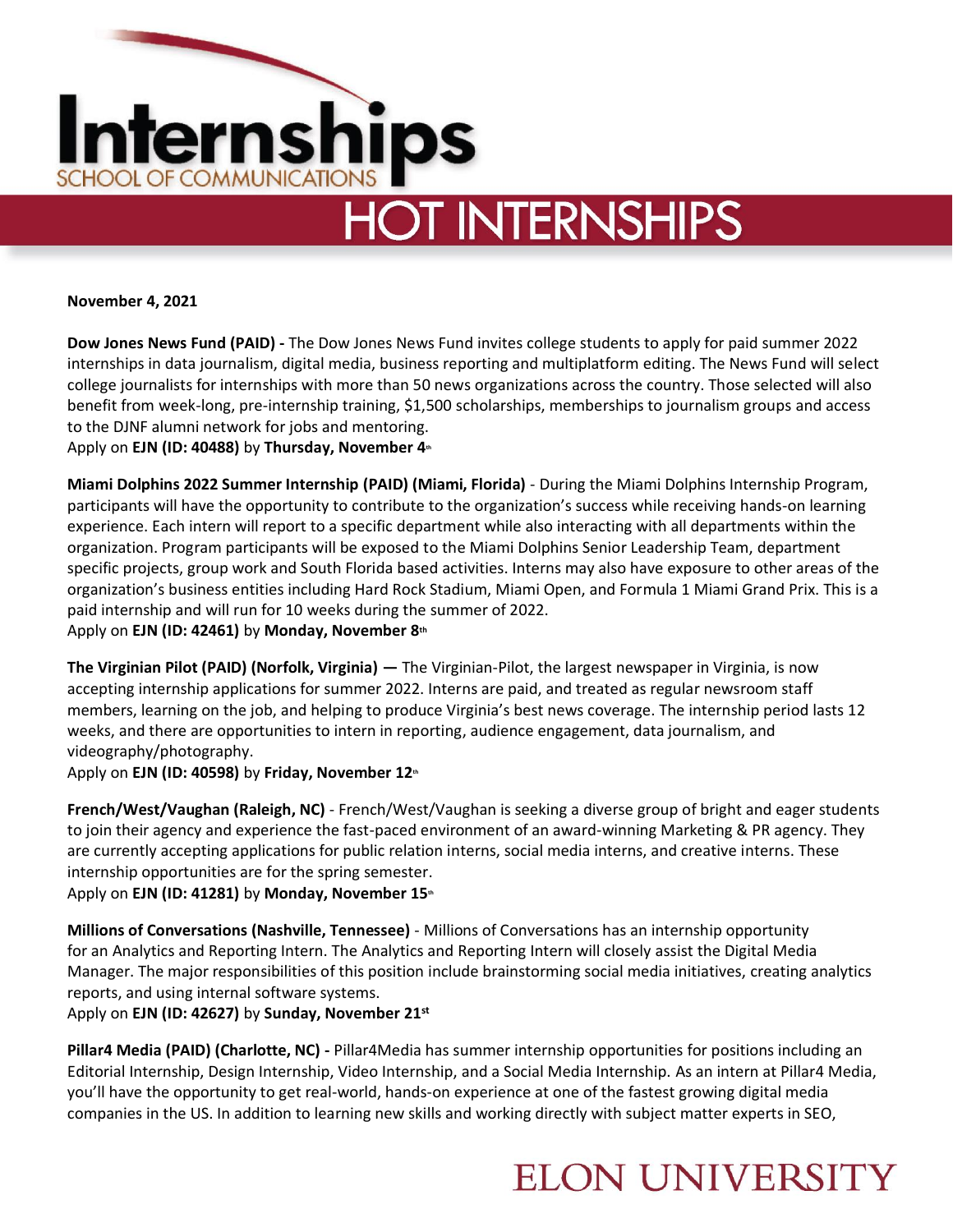



editorial, creative, paid media, customer experience and analytics, you'll get to work on meaningful projects that make a difference for consumers seeking to improve their health and wellness. Apply on **EJN (ID: 42739)** by **Tuesday, November 23rd**

#### **First Citizens Bank (PAID) (Raleigh, NC)** - First Citizen Bank is offering the opportunity to be

a Corporate Communications Intern for summer 2022. The Corporate Communications Intern will be responsible for drafting and editing content for the company's internal website. In addition, this intern will help build website content within our Content Management System and keep up-to-date documentation of the processes involved to work within our systems.

Apply on **EJN (ID: 42908)** by **Friday, November 26th**

**VisionPoint Marketing (PAID) (Raleigh, NC) -** The VisionPoint internship program is a 12-week program offered in Spring, Summer and Fall. The program is open to undergraduate and graduate students who are looking to gain experience in an agency setting. Currently you can apply to be a Data Analyst Intern. Tasks of the Data Analyst Intern include working with multiple datasets to extract insights, communicating insights, and assisting the Marketing & Media Analysts in creating statistical models.

Apply on **EJN (ID: 42972)** by **Tuesday, November 30th**

**American Society of Magazine Editors (PAID) (Washington, D.C. or New York, NY) -** Applications are now open for the American Society of Magazine Editors (ASME) Summer 2022 Internship Program. ASME interns report, edit, factcheck and copy-edit for print and online publications. Interns assigned to magazines and websites in New York and Washington can expect to work in the editorial offices of their assigned publications in summer 2022. Apply on **EJN (ID: 42562)** by **Wednesday, December 1st**

**StoryCorps (PAID) (Brooklyn, NY) -** StoryCorps' Marketing & Communications (M&C) Department is a fast-paced, creative, and highly collaborative team that creates messaging and promotes StoryCorps' mission, content, programs, products, and services to print, broadcast, and online media outlets. As the Marketing and Communications Intern, you will support the M&C team's efforts in Marketing, Audience Engagement, and Public Support across all their channels. The Winter/Spring 2022 StoryCorps Internship Session runs from January 10th - May 27th, 2022. The internship will be based out of the StoryCorps Ft. Greene offices, with the option for in-person and/or hybrid (remote + in-person) work.

Apply on **EJN (ID: 42918)** by **Wednesday, December 1st**

**SiriusXM (PAID) (New York, New York) -** SiriusXM's Summer 2022 Internship Program is now accepting applications. At SiriusXM, interns could find themselves doing anything from running the board in a broadcasting booth or being a voice behind the mic, to ideating in a brainstorming session with leaders within the engineering department at one of the world's largest audio entertainment companies. For summer 2022, there are position opportunities in areas including web development, product management, product design, and product analytics. Apply on **EJN (ID: 41387)** by **Wednesday, December 29th**

**Habitat for Humanity of Greater Greensboro (Greensboro, NC) -** Habitat for Humanity of Greater Greensboro is seeking a Communications Intern. The Communications Intern will assist with Public Relations, coordinate content for the affiliate, and positively represent Habitat for Humanity of Greater Greensboro and its values. Apply on **EJN (ID: 42854)** by **Friday, January 14th**

**ANA Educational Foundation (PAID) -** Launched in 2018, the MADE (Marketing & Advertising Education) Program has placed over 100 undergraduate juniors and seniors in paid summer internships at top ad agencies, media companies and marketers such as Ogilvy, McCann, Mastercard, IBM, NBCUniversal, Sephora, Viacom CBS, Bank of America, Deutsch NY, and DDB. MADE functions as the "Common App" for marketing and advertising internships, making it

### **ELON UNIVERSITY**